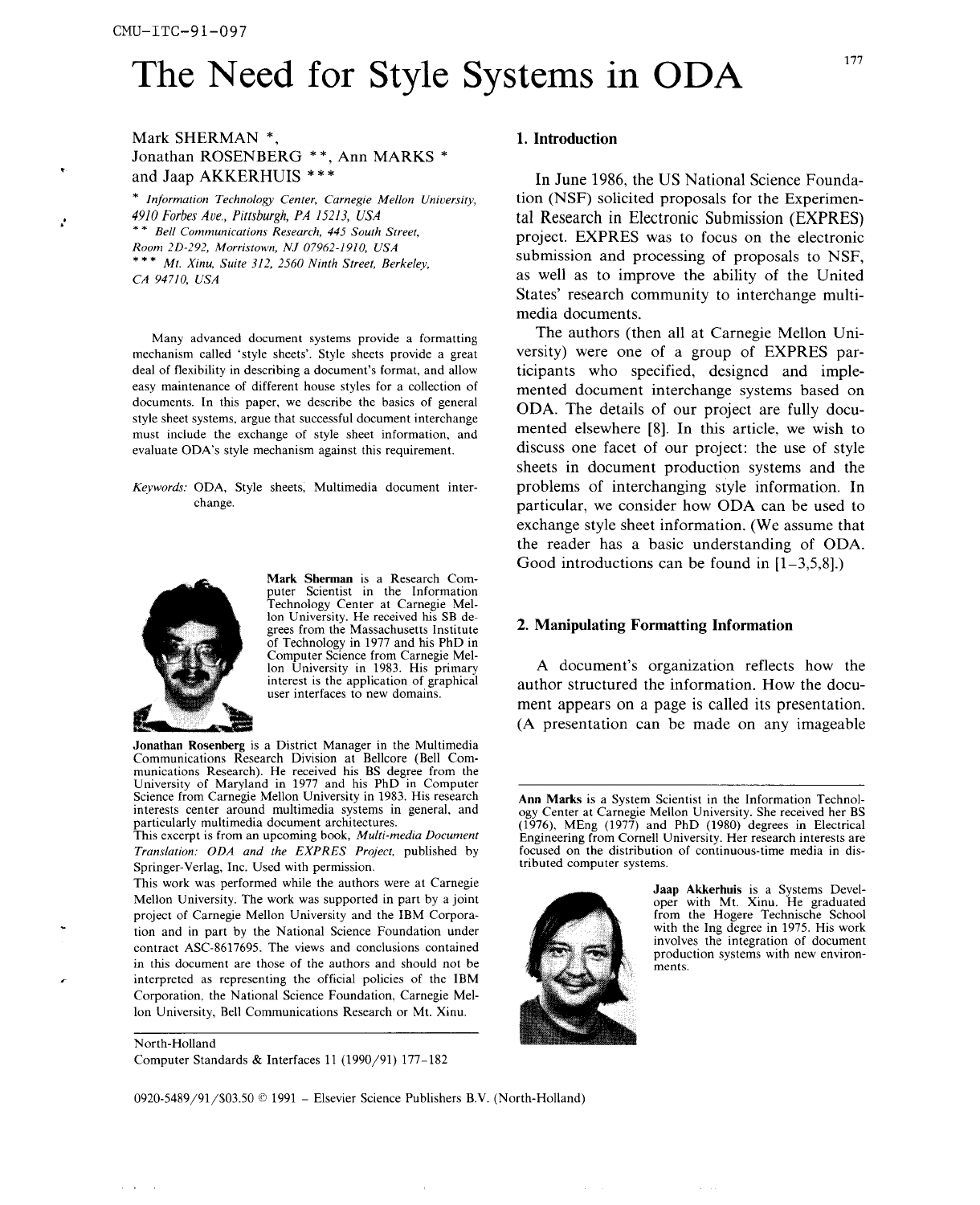medium, such as a screen, window or microfilm, ability to see the results of the formatting im-In this paper, the word page is used to denote any mediately on the display, a style of editing called imageable medium.) The process of creating a WYSIWYG (What You See Is What You Get) imageable medium.) The process of creating a WYSIWYG (What You See Is What You Get) presentation is called formatting and is based on a became popular. Initial versions of the technique presentation is called formatting and is based on a became popular. Initial versions of the technique specification of how to present various media as were similar to the embedded-code systems: a user well as the document's organization. There are designed some piece of text to be formatted along many ways to specify and manipulate formatting with some formatting instructions. The systems

It is common to separate the presentation of a tion.<br>
cument from its organization. At one extreme, Although the user was spared the sight of fordocument from its organization. At one extreme, SGML defines only the organization of information without specifying its presentation. An inter-<br>mediate prosentation inter-<br>mediate position intertwines the presentation and<br>versions of WYSIWYG systems only hid the visimediate position intertwines the presentation and versions of WYSIWYG systems only hid the visi-<br>organization of a document. For example, early bility of the formatting commands; the formatting organization of a document. For example, early bility of the formatting commands; the formatting wordprocessing systems, such as runoff [4], did not differentiate substantively between the concepts of presentation and organization. At the other extreme, only the presentation of a document exists, such as in a PostScript representation. 2.3. *Named Manipulation*<br>Systems employ a variety of techniques for

Systems employ a variety of techniques for<br>
In early embedded-code systems, and early<br>
The early embedded-code systems, and early<br>
The early embedded-code systems, and early<br>
WYSIWYG systems, many formatting commands tion, several approaches to presenting formatting tion, several approaches to presenting formatting were low-level. For example, both kinds of sys-<br>information are presented.

visible codes within the content to designate for-<br>matting actions. Frequently, these codes were dematting actions. Frequently, these codes were de-<br>
fined with reference to a specific formatting model commands repetitively, interactive systems with fined with reference to a specific formatting model commands repetitively, interactive systems with that was described in terms of line breaks, para-<br>that was described in terms of line breaks, para- macro facilities becam that was described in terms of line breaks, para-<br>graph breaks and page breaks. (One can argue users could name a formatting command, such as that a paragraph is a logical entity, but early systems defined such concepts only to allow paragraph specific formatting, such as indentation, to selected, such as large, bold, center.<br>be performed. There was little else provided for However, these macro expansion systems lost be performed. There was little else provided for document organization.)

when document systems ran in batch mode on one<br>machine and produced output intended for another machine or device (a display or printer, for example). With the proliferation of inexpenfor example). With the proliferation of inexpen-<br>sive machines with bitmapped displays, the con-<br>low-level commands individually. If the macro sive machines with bitmapped displays, the con-<br>cept of directly manipulating the formatting infor-<br>were to change – for example, if a title were to be cept of directly manipulating the formatting infor-<br>mation became common. This is discussed in the made italic instead of bold – each application of mation became common. This is discussed in the made italic instead of bold – each application of next section.

### *2*.*2*. *Direct Manipulation*

The embedded-code systems had the property that the editor of a document had to see the Style systems evolved to allow users to define<br>formatting commands in the content. With the and maintain groups of formatting commands. formatting commands in the content. With the

were similar to the embedded-code systems: a user with some formatting instructions. The systems information.<br>It is common to separate the presentation of a tion.

> matting codes in the content, the document sys-<br>tem in fact performed the embedding. Thus, initial Some contemporary systems essentially use the same technique.

tems provided separate commands to center a line, *2*.*1*. *Embedded Commands* choose a bold-face font and increase the size of a font. Users who wanted to make a heading for a Early systems, such as runoff, required user-<br>ible codes within the content to designate for-<br>bold, centered title.

> users could name a formatting command, such as<br>'Make Title', and associate a list of other commands to execute when the new command was selected, such as large, bold, center.

cument organization.)<br>
Embedded-code systems originated in the days<br>
the structure of the command application. The<br>
Embedded-code systems originated in the days<br>
the foregration of the macro resulted in the lowinterpretation of the macro resulted in the low-<br>level commands being applied to the document, not in a macro invocation being associated with<br>the text. There is no difference in the document the macro would have to be found by the user and changed manually.

### *2*.*4*. *Style Systems*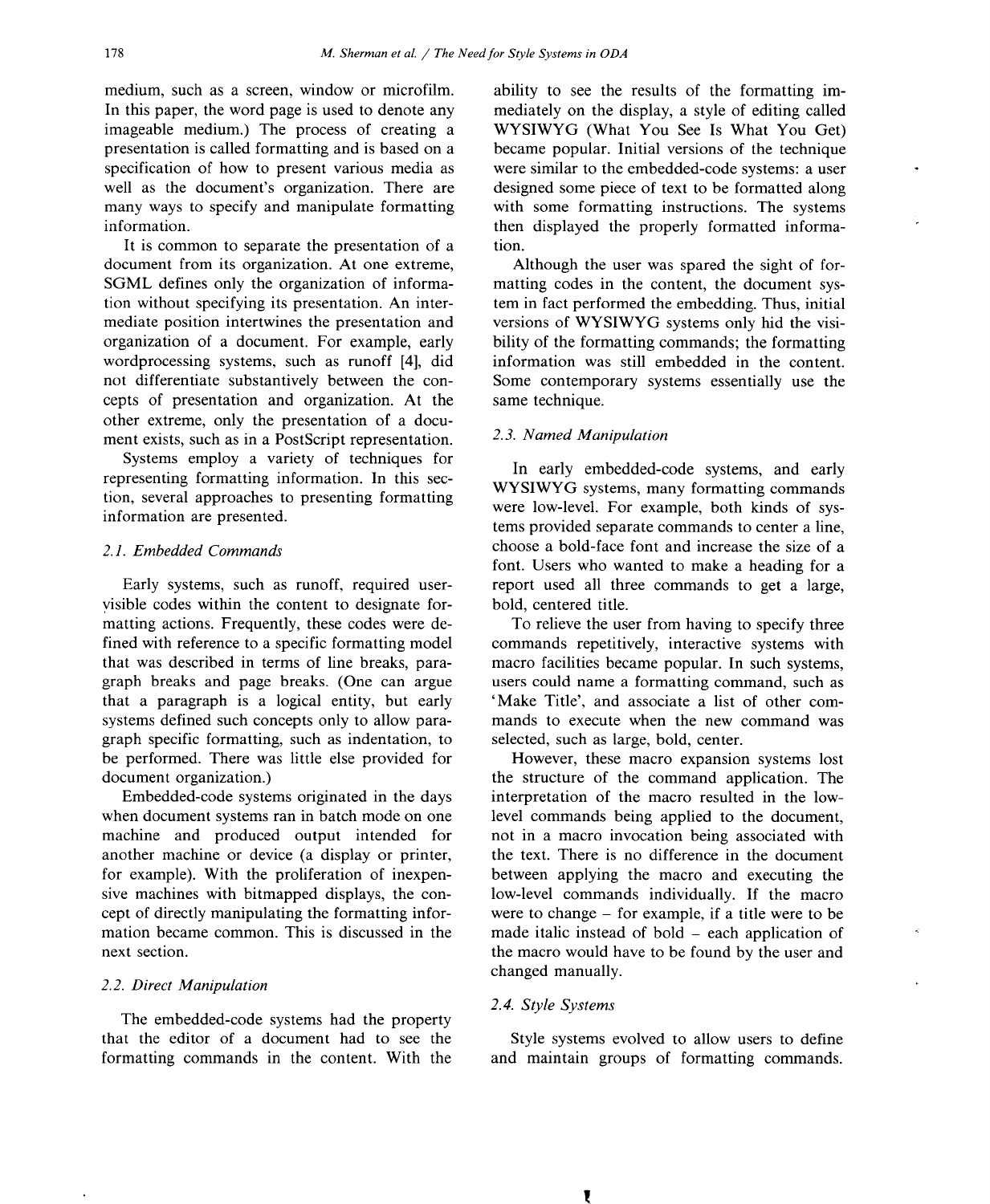formatting operation should be performed on some called *absolute styles*. part of a document, while allowing changes in the definition of the formatting operation. Style syssystems (such as Scribe [10]) or in interactive WYSIWYG systems (such as Interleaf [6], Di-

discuss the differences between style systems, we is called its root value. As a document is for-<br>need first to define some terms. We can then matted, the formatting system encounters environneed first to define some terms. We can then describe the common restrictions placed on the ments with associated styles. The formatting sys-

*formatting state vectors*, *styles* and *environments*.<br>Each of these is defined and discussed in turn.

ble in most document systems. These include such associated with the root value of the formatting concepts as margins, font information, line spac-<br>state vector and has the scope of the entire docuconcepts as margins, font information, line spacing, raster densities and page orientation. This ment.<br>information is collected into a data structure called As specified either by the style or by the indiinformation is collected into a data structure called As specified either by the style or by the indi-<br>a formatting state vector. The value of this vector vidual document system, changes to a formatting a formatting state vector. The value of this vector vidual document system, changes to a formatting changes as the document is formatted. For exam-<br>state vector made by a style have either local or changes as the document is formatted. For exam-<br>
ple. as different parts of the document are for-<br>
global effects. ple, as different parts of the document are for-<br>matted, the value for the left margin may be A local effect takes place only within the scope matted, the value for the left margin may be

state vector into another formatting state vector. The reverts to its value before the style was applied.<br>Most systems define a style (sometimes called For example, a style called 'indent' may specify a Most systems define a style (sometimes called For example, a style called 'indent' may specify a style sheet, property sheet, font delta, ruler or left and right margin of two inches. Let us assume style sheet, property sheet, font delta, ruler or left and right margin of two inches. Let us assume attribute) as a set of rules that describe how to that before the 'indent' style was encountered, the attribute) as a set of rules that describe how to change individual components of the formatting state vector. A trivial example of a style rule is 'set the left margin to one inch'.

that is, one style may be defined in terms of inches, as specified by the 'indent' style. When the another. For example, the second-level-heading paragraph is finished, the values of the left and another. For example, the second-level-heading paragraph is finished, the values of the left and style can be defined as 'apply "first-level-heading" right margin revert back to their values before the style can be defined as 'apply "first-level-heading" right margin revert back to their values before the style and then make the font bold.' A style that is findent' style was applied, that is, one inch. Previstyle and then make the font bold.' A style that is defined in terms of another is called an *inherited style*. Some systems allow more complicated calcu-<br>lations in their styles, such as references to current whatever margin values are specified in the forvalues in the formatting state vector. One such example is 'set the left margin so that it is 4 inches If a global change is specified, then all format-<br>to the left of the right margin.' Styles that refer to the state vectors in subsequent environments of to the left of the right margin.' Styles that refer to ting state vectors in subsequent environments of the current value of the formatting state vector in the document will be changed. For example, the current value of the formatting state vector in the document will be changed. For example, setting new values are called *relative styles*. Styles changes to the page header component of the setting new values are called *relative styles*. Styles that do not refer to the current value of the

This allowed users to denote abstractly that a formatting state vector in setting new values are

of a document, for example, with several different paragraphs. Each such region is called an environtems can be specified with codes in batch oriented paragraphs. Each such region is called an environ-<br>systems (such as Scribe 1101) or in interactive ment, and has an associated value for a formatting WYSIWYG systems (such as Interleaf [6], Di-<br>atte vector. The value for the formatting state<br>amond [9] and Andrew [7]). vector is calculated as explained below. vector is calculated as explained below.

Style systems come in a variety of forms. To The initial value of the formatting state vector general system. The style to the current value of the style to the current value of the style to the current value of the style to the current value of the style to the current value of the style to the current value of th formatting state vector in order to produce the new value of the formatting state vector. The 2.4.1 *Parts of Style Systems* result is the formatting state vector associated Style systems control the definition and use of with the environment. The part of a document with the environment. The part of a document associated with the environment is called the *scope* of the environment, or less precisely, the scope of the style. For completeness, a root environment is There is a host of formatting properties availa-<br>the style. For completeness, a root environment is<br>in most document systems. These include such associated with the root value of the formatting

changed.<br>
A style is a function that maps a formatting<br>  $\frac{1}{2}$  state vector after the scope of this environment A style is a function that maps a formatting state vector after the scope of this environment<br>te vector into another formatting state vector. Inverse to its value before the style was applied. left and right margins are one inch, and that 'indent' is applied to a paragraph. When the environment for the paragraph is entered, the values<br>for the left and right margins are changed to two Many systems allow the composition of styles, for the left and right margins are changed to two<br>It is, one style may be defined in terms of inches, as specified by the 'indent' style. When the ous and subsequent paragraphs are beyond the whatever margin values are specified in the for-<br>matting state vector before 'indent' was applied.

formatting state vector are usually global  $-$  the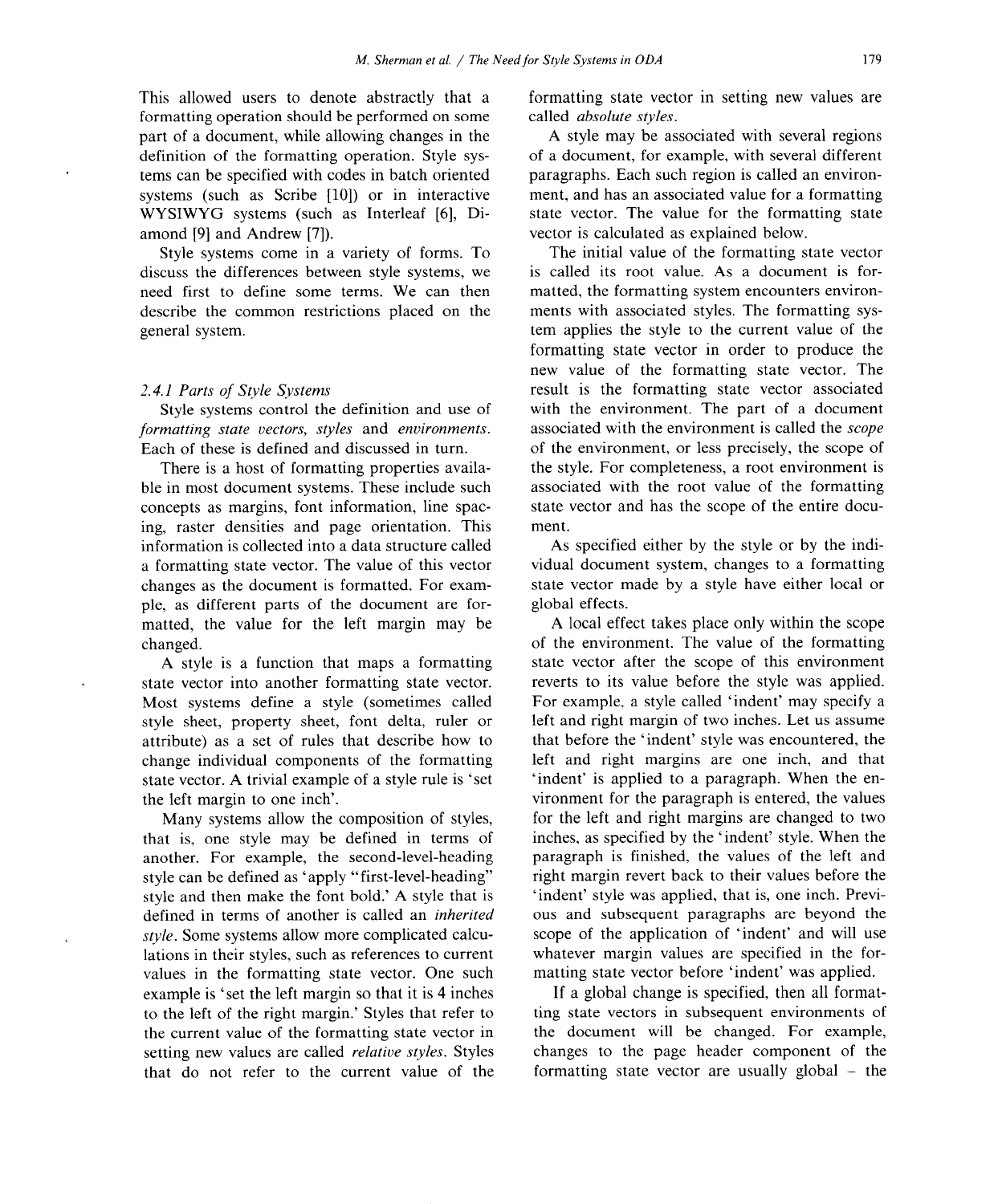specified page header remains in effect until a new graph while deltas may be applied only to docu-<br>page header is specified. If our previous example ment structures that are smaller than a paragraph. page header is specified. If our previous example ment structures that are smaller than a paragraph.<br>had specified that the change to the left margin Style systems have really provided simple prohad specified that the change to the left margin Style systems have really provided simple pro-<br>were global, then the value of the left margin gramming languages for users to describe the forcomponent of the formatting state vector beyond the end of the paragraph would have remained at the end of the paragraph would have remained at have provided a great deal of flexibility and func-<br>two inches instead of reverting back to one inch. Itionality to document systems, but have also made

Our discussion has described a general, unrestricted style system. The style systems provided on contemporary document systems contain a variety of restrictions. Some of these restrictions are considered h**e**re. **3.** T**ranslating Documents**

**T**h**e** most com**mo**n r**e**s**t**r**icti**o**n i**s **that en**v**i**ro**n**ments must be associated with only particular<br>parts of a document's organization. For example, system to a document that will be viewed and parts of a document's organization. For example,<br>only paragraphs or titles of a document may have only paragraphs or titles of a document may have edited on another system, it is necessary to decide<br>a style applied. In the model presented before, an the kind of fidelity desired. The simplest kind of **environment** (or style application) could be ap-<br> **given fidelity** is *hardcopy fidelity*: the document should<br>
plied to any contiguous region of the document. look the same when printed or imaged on both plied to any contiguous region of the document. look the same when printed or imaged on both<br>Most systems are not this flexible: for example, an systems. The next level of fidelity is *content fidel*-Most systems are not this flexible: for example, an systems. The next level of fidelity is *content fidel*-<br>environment may not start in the middle of one *ity*. If the same abstract text, raster images and environment may not start in the middle of one *ity*. If the same abstract text, raster images and paragraph and end in the middle of another. other content can be translated from one system

vironment for every part of a document's organi-<br>
zation. For example, the system may require that which we are interested in retaining the organizazation. For example, the system may require that which we are interested in retaining the organiza-<br>every paragraph have an associated style  $-$  the tion of the document in addition to its contents. paragraph if the user does not provide one. This<br>contrasts with the general model that assumes that contrasts with the general model that assumes that form the same kinds of document manipulation current values of the formatting state vector are that the sender could. This is particularly imcurrent values of the formatting state vector are<br>used if no environment boundaries are specified. <br>portant for EXPRES, because we are concerned

functionality for a class of styles. One example is partitioning the formatting state vector compo**partitioning** the formatting state vector compo-<br> **our** most compelling example of an editing<br>
nents so that different classes of styles manipulate<br> **different** classes of styles manipulate<br> **different** compelling across different components. Systems typically provide information. However, as described before, style different names for the different partitions. In systems vary greatly among document systems. different names for the different partitions. In systems vary greatly among document systems.<br>some systems, for example, styles that may affect The structure of styles, the components available, some systems, for example, styles that may affect The structure of styles, the components available, the margin and indentation components of the the equations available to define the style and the formatting state vector are called *property sheets* possible ranges of environments differ substan-<br>while styles that affect font characteristics are ially. However style systems are represented in a while styles that affect font characteristics are tially. However style systems are represented in a called *deltas*. Frequently, the partitioning of the document, they are the most general way of called *deltas*. Frequently, the partitioning of the document, they are the most general way of formatting state vector components is used in specifying formatting and editing that we are conformatting state vector components is used in specifying formatting and editing that we are conconjunction with another partitioning: limiting the sidering. Therefore, if we can preserve the inforconjunction with another partitioning: limiting the sidering. Therefore, if we can preserve the infor-<br>style's association with document parts. For exam-<br>mation present in a style system, we will preserve style's association with document parts. For exam-<br>ple, property sheet styles may be applied only to the lesser amount of information present in the **document** structures that are larger than a para-

gramming languages for users to describe the for-<br>matting of their documents. Thus, style systems tionality to document systems, but have also made the problem of interchange more difficult. In the next section, we look more closely at the issue of *2*.*4*.*2 Restrictions on Style Systems* interchanging multimedia documents.

a style applied. In the model presented before, an the kind of fidelity desired. The simplest kind of environment (or style application) could be ap-<br>fidelity is *hardcopy fidelity*: the document should ragraph and end in the middle of another. The other content can be translated from one system<br>Another common practice is to require an en-<br>to the other, then we have achieved content fidel-Another common practice is to require an en-<br>vironment for every part of a document's organi-<br>ity. Beyond content fidelity is *structural fidelity*, in every paragraph have an associated style – the tion of the document in addition to its contents.<br>system will generate an anonymous style for a The highest level of fidelity that we define is The highest level of fidelity that we define is *editing fidelity*, which allows the recipients to pered if no environment boundaries are specified. portant for EXPRES, because we are concerned<br>Many document systems partition the features with allowing collaboration on the construction of Many document systems partition the features with allowing collaboration on the construction of of a style system to enforce a particular kind of a multimedia document among people using disa multimedia document among people using dissimilar systems.

nents so that different classes of styles manipulate feature to be retained across translations is style<br>different components. Systems typically provide information. However, as described before, style **the** margin and indentation components of the the equations available to define the style and the formatting state vector are called *property sheets* possible ranges of environments differ substanthe lesser amount of information present in the<br>simpler formatting definition schemes.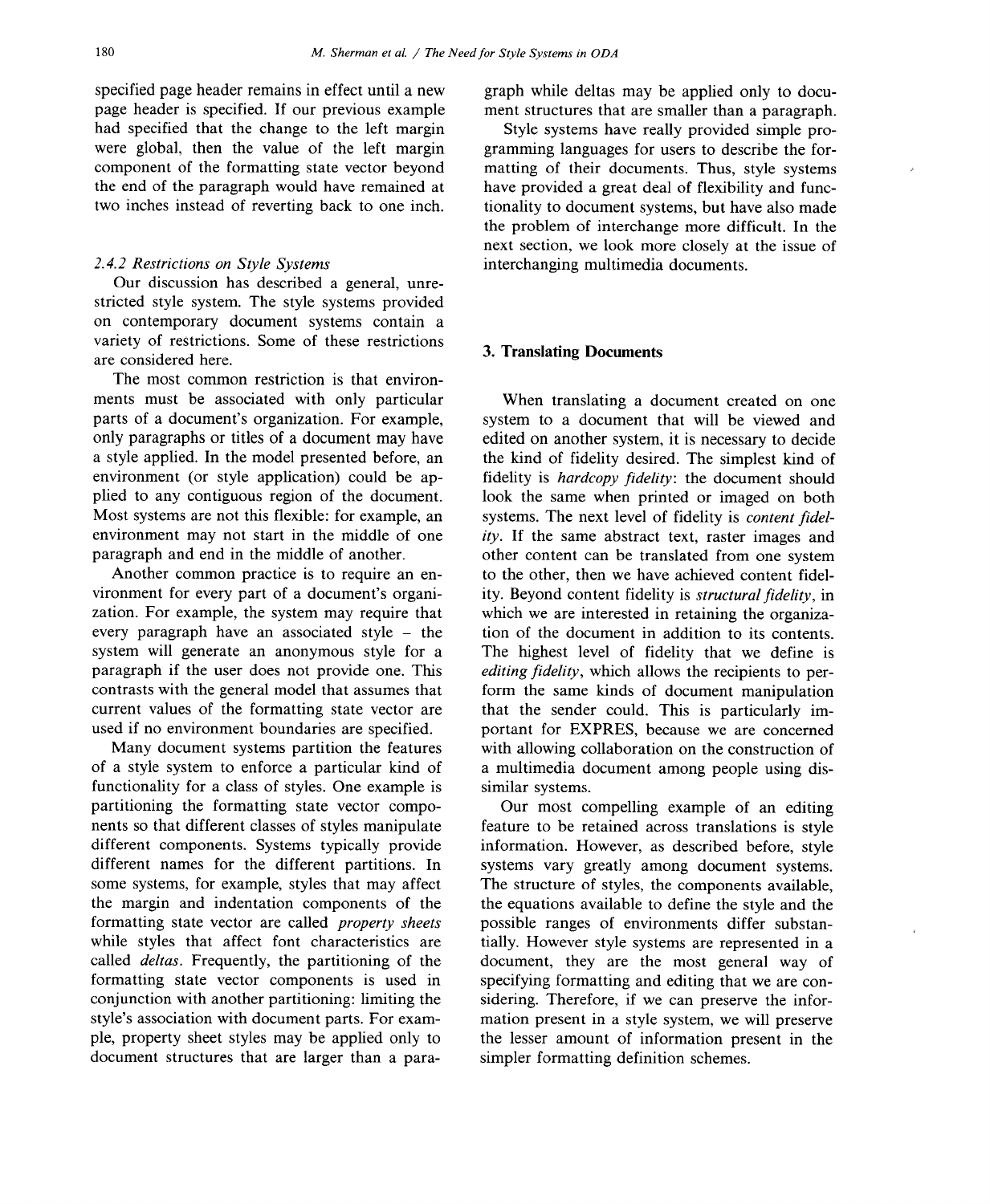University of Michigan and McDonnell Douglas *Corporation connected their systems together and <i>4.2.2 Partitioning of Style Function* interchanged documents at several demonstra- We were not able to preserve interchanged documents at several demonstra-<br>
We were not able to preserve the partitioning<br>
ions. In this section, we discuss each of the par-<br>
of function among styles. In representations like

Incorporated. (Variants of the Diamond system are also known by the names UM EXPRES and Slate.) Interleaf is commercial document produc-<br>tion system supporting several media, and troff is <br>A third problem we had when i tion system supporting several media, and troff is A third problem we had when interchanging the standard document formatting system pro-<br>style information was style applicability. Part of a

By performing interchanges, we found several classes of problems that lowered the fidelity of the translation of a document from one system to *4*.*3 Attribute Structure* another. Different style systems were the most pervasive mismatch we found. Nearly every sys-<br>the found several problems with attribute<br>tem had some notion of bundling formatting in-<br>structure. The one that affected style sheet inter-

pairs, a layout style and a presentation style, but

4. Experien**c**e Using ODA where there is no relationship between any two styles. Andrew also has no structure on styles. This section discusses some of our experiences However, Diamond and Interleaf allow one style<br>using ODA as an interchange medium between to be defined in terms of another, adding structure using ODA as an interchange medium between to be defined in terms of another, adding structure document processing systems. The EXPRES pardocument processing systems. The EXPRES par-<br>ticipants from Carnegie Mellon University, the change this information in our demonstrations. change this information in our demonstrations.

tions. In this section, we discuss each of the par-<br>ticipating systems and translators and the effecti-<br>ODA, the fact that style functions are partitioned ticipating systems and translators and the effecti**-** ODA, the fact that style functions are partitioned into different classes (layout and presentation styles) does not matter, since any particular func**-***4*.*1*. *EXPRES Document Systems* tion can fit in only one place. However, systems like Diamond allow the same kind of editing The systems shown in interchange demonstra-<br>tions were the Andrew Toolkit, Diamond, Inter-<br>example, a font change can be made in a global tions were the Andrew Toolkit, Diamond, Inter**-** example, a font change can be made in a global leaf and troff. The Andrew Toolkit is a multi-<br>media development system built at Carnegie Mel-<br>when translating between Diamond and ODA, it media development system built at Carnegie Mel-<br>
lon University, Diamond is a multimedia docu-<br>
may not be possible to know which of the various lon University, Diamond is a multimedia docu-<br>may not be possible to know which of the various<br>ment system built at Bolt, Beranek and Newman, kinds of styles should be used to represent some kinds of styles should be used to represent some change to the formatting state vector.

the standard document formatting system pro**-** style information was style applicability. Part of a vided on Unix. Andrew, Diamond and Interleaf style's specification is where it may be used in a provide style-sheet based, WYSIWYG-style edi-<br>document. Some systems, like Andrew, permit any provide style-sheet based, WYSIWYG-style edi-<br>tocument. Some systems, like Andrew, permit any<br>tors, while troff is a batch-oriented, embedded-<br>tyle to be applied anywhere, assuming the applitors, while troff is a batch-oriented, embedded-<br>code style to be applied anywhere, assuming the appli-<br>code system. cations (lexically) nest. Some systems permit styles cations (lexically) nest. Some systems permit styles to be applied only to a paragraph or only within *4*.*2*. *Experiences with Interchange* paragraphs. Like the partitioning of style function, we found no good way to exchange information<br>about partitioning of style application.

tem had some notion of bundling formatting in-<br>formation into a style, but the differences between change most was simply that the structure was not formation into a style, but the differences between change most was simply that the structure was not them made interoperation among style systems fine grained enough. The introduction of indepenthem made interoperation among style systems fine grained enough. The introduction of indepen-<br>very difficult. Some of the differences we found dently defaultable parameters to ODA was a start very difficult. Some of the differences we found dently defaultable parameters to ODA was a start involved structure between styles, types of styles towards fixing the problems, but solved some involved structure between styles, types of styles towards fixing the problems, but solved some and applicability of styles. We elaborate on each problems by introducing more mechanism, and and applicability of styles. We elaborate on each problems by introducing more mechanism, and of these differences in turn.  $\blacksquare$ hence more implementation. Unfortunately, independently defaultable parameters do not go far *4*.*2*.*1 Structure among Styles* enough. For example, the inability to specify indi-The relationships among styles offered by sys-<br>tions of a font definition caused extraneous<br>tems vary a great deal. ODA provides a paired, font definitions to be generated. As we explained tems vary a great deal. ODA provides a paired, font definitions to be generated. As we explained flat style system, where styles are grouped into elsewhere [8], the inability to separate subparameelsewhere [8], the inability to separate subparame-<br>ters of attributes caused us to introduce unneces